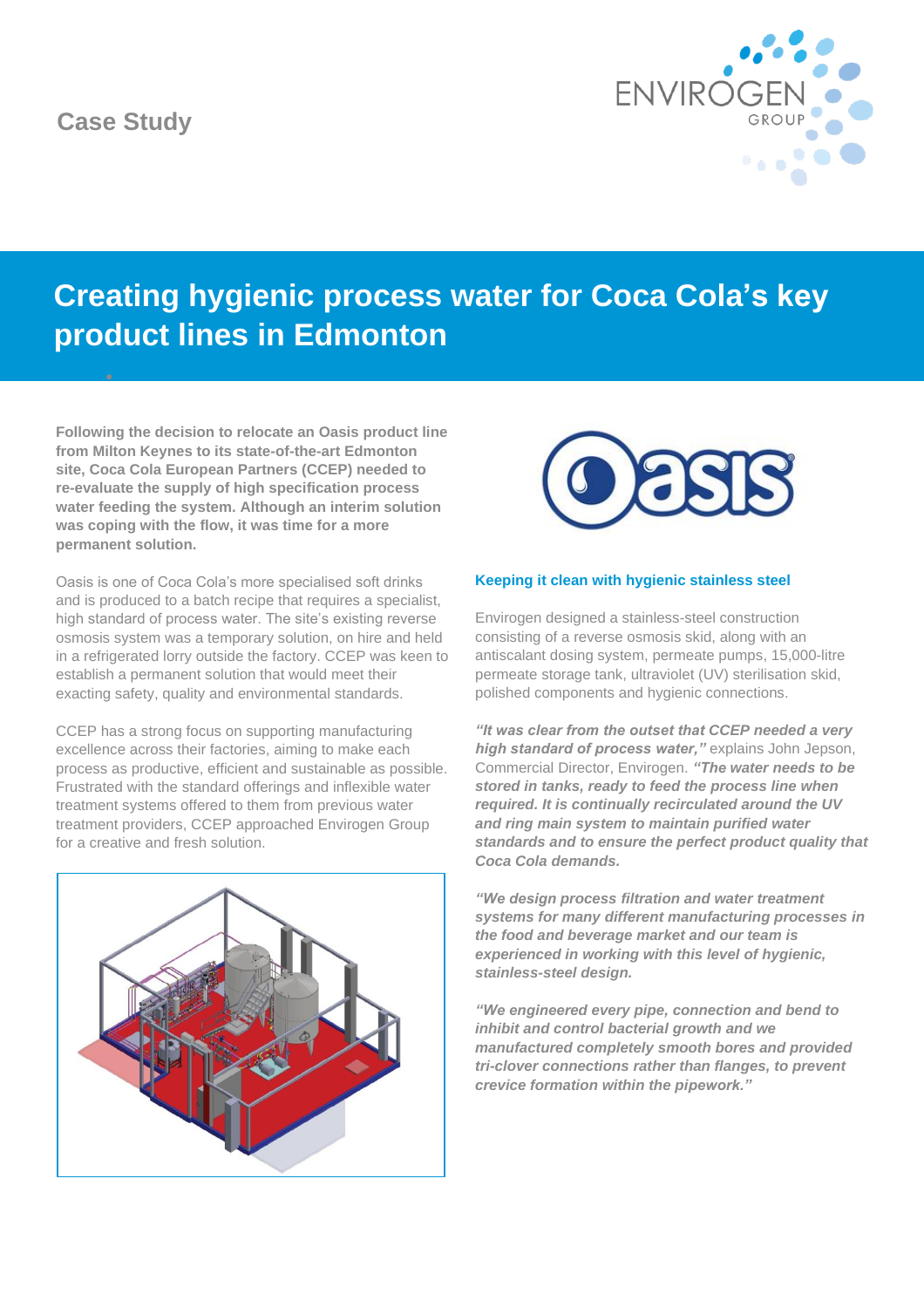# **Sustainable water solutions at the KORE**

The whole system was built to Coca Cola's own KORE standards. These standards are some of the most exacting in the food and beverage sector and reach across all product safety and quality, worker health and safety and environmental areas. The system was built to comply with each and every standard, from engineering specifications and electricity regulations right down to the tags attached to each pipe.

A key part of KORE is sustainability; for this reason, CCEP was keen that all wastewater streams be reduced.

*"All beverage products have a high percentage of water content,"* continues Jepson. *"You want the vast majority of the incoming water to be used for the end product and you want to ensure that as small a percentage as possible is wasted. A standard reverse osmosis system* 

*typically has a water recovery rate of around 75%. By engineering an additional nanofiltration module to run in series with the reverse osmosis array, we were able to raise that recovery up to 90%.*

*"The first stream of filtered water was sent directly to the permeate storage tank and then the 25% in the waste stream was sent to the nanofiltration module to be processed again. The recovered water is sent back to the reverse osmosis inlet and the waste is sent to effluent storage tanks to be treated alongside the other waste streams from the site.*

*"We needed to ensure that the dissolved ions and other impurities are kept in solution, whilst maximising the amount of purified water that we can feed into the process. The concentrated waste stream can easily be disposed of with the wastewater volume kept as low as possible."*